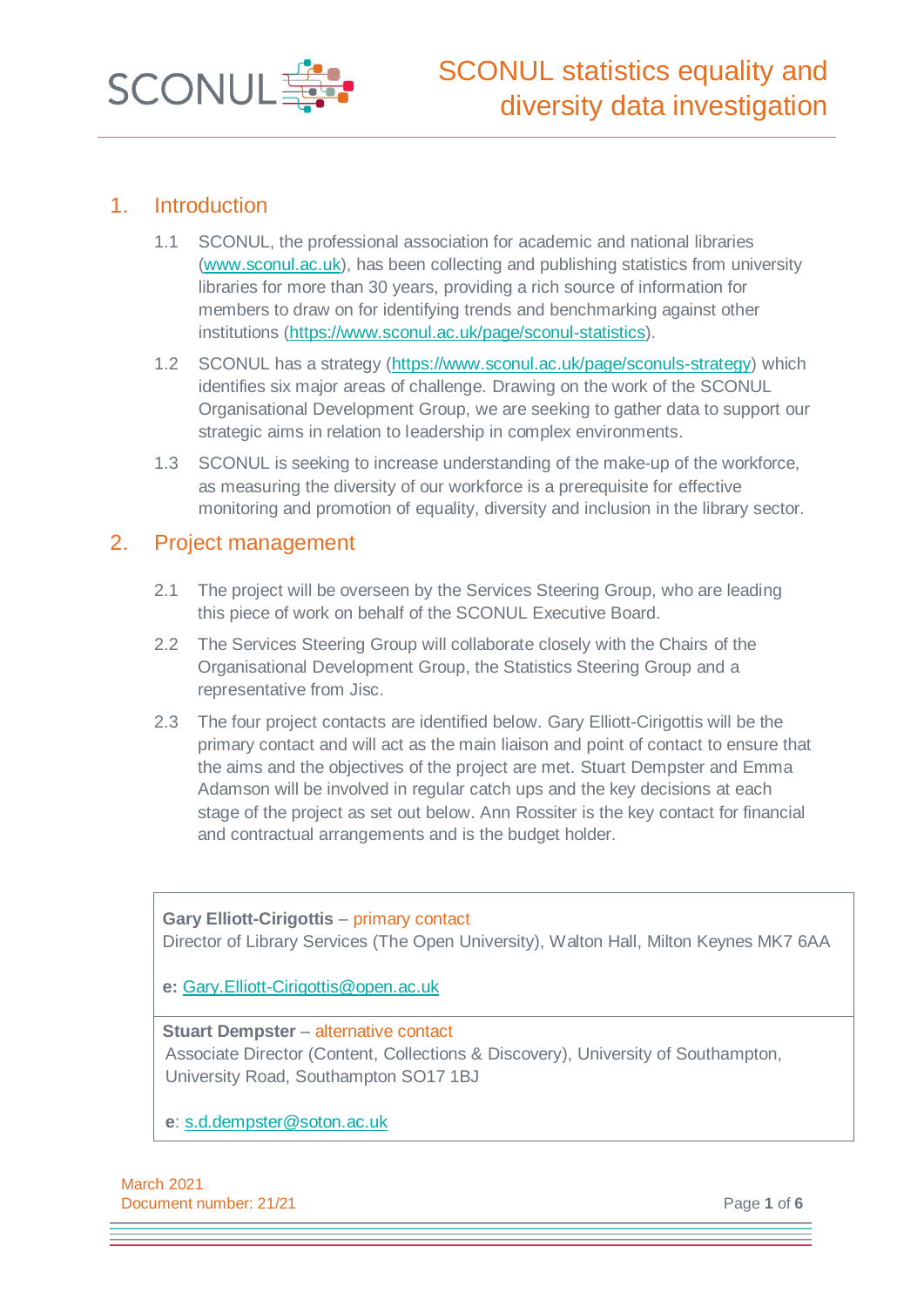

**Emma Adamson** – alternative contact Director of Learning Services, University of South Wales, Treforest, Pontypridd, CF37 1DL

**e:** [emma.adamson@southwales.ac.uk](mailto:emma.adamson@southwales.ac.uk)

**Ann Rossiter** – contact for financial and contractual arrangements Executive Director, SCONUL, 94 Euston Street, London, NW1 2HA

**e:** [ann.rossiter@sconul.ac.uk](mailto:ann.rossiter@sconul.ac.uk)

## 3. The research brief

- 3.1 SCONUL is seeking an experienced professional to work with a representative cross-section of the SCONUL community to deliver the underpinning data that will help us to develop baseline statistics in order to assess the impact of planned interventions to address the lack of ethnic diversity both in the HE sector and in the library profession.
- 3.2 It is envisaged that this will include the exploration of the data required, what already exists and where, and the ease with which member institutions are able to supply the data. The work will include:
	- a) **New questions on ethnic diversity** a set of questions relating to the diversity of library and associated staff that can reasonably be responded to by all members of the SCONUL community, either through the provision of existing data, e.g. using HESA data, or new questions and which draws on best practice in relation to the questions asked e.g. [https://www.advance-he.ac.uk/guidance/equality-diversity-and](https://www.advance-he.ac.uk/guidance/equality-diversity-and-inclusion/using-data-and-evidence/monitoring-questions)[inclusion/using-data-and-evidence/monitoring-questions.](https://www.advance-he.ac.uk/guidance/equality-diversity-and-inclusion/using-data-and-evidence/monitoring-questions)
	- b) **Collation of additional feedback** inevitably, a discussion on statistics will elicit rich content, which, although not directly within the scope of this work, we wish to capture. In particular but not exclusively, what statistics are currently used for (i.e. possible case studies).
	- c) **Documenting achievement and action towards equality standards and charter marks by members** – a set of questions to assess institutional action and participation in relation to strategic equality plans and equality charter marks; and the library community's role in the pursuit and achievement of these. E.g. AdvanceHE Race Equality Charter.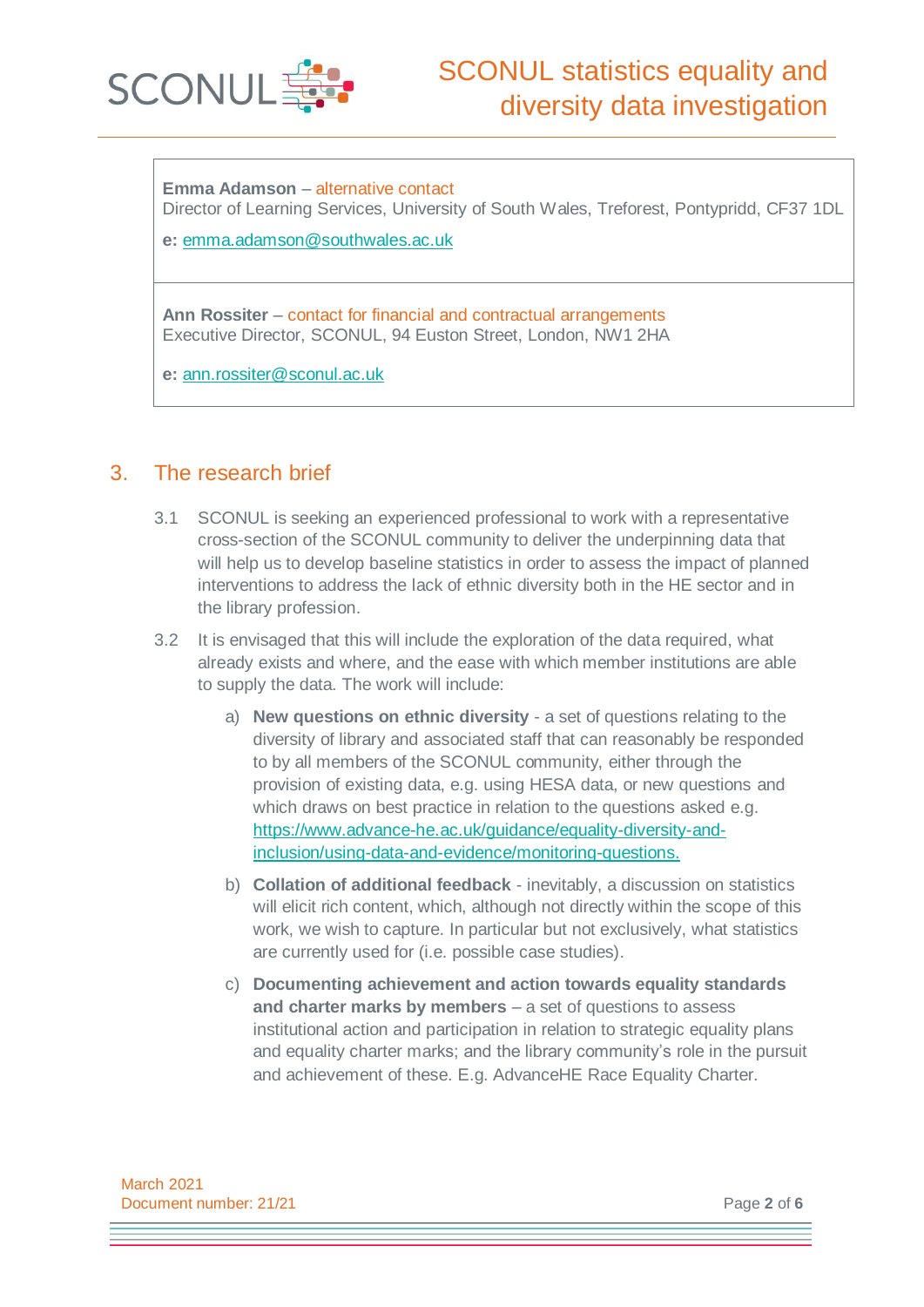

## 4. Note on scope and methodology

- 4.1 Appropriate methodologies for carrying out the research should be articulated as part of the response to this project proposal. These may include focus groups, surveys or other approaches.
- 4.2 The research exploring the data into the ethnic diversity of the workforce should cover a cross section of the SCONUL membership, including national research libraries, research-intensive universities, and teaching-focused HE institutions of different sizes.
- 4.4 Care should be taken to ensure that there is an appropriate geographical spread of member libraries engaged in the research. Any geographical, regional or national differences identified during the research should be articulated in the report.
- 4.5 The questions for the SCONUL statistics annual return were reviewed and changed in 2014. The work will require communicating to members the purpose of the project, how they can feed into the development of the questions and the outcomes of the review.
- 4.6 The service provider will liaise with the Chair of the Services Steering Group, who in turn will ensure other interested parties are kept informed of the work of the project e.g. Organisational Development Group, Communications Advisory Group, Statistics Steering Group, the Executive Board and potentially a representative from Jisc.

## 5. Research outputs

- 5.1 The principal outcomes will be:
	- a) a clear picture on whether SCONUL member institutions are able to supply data on the diversity of their workforce (if not supplied via HESA), with specific reference to groups or types of institutions if relevant (e.g. size or mission group)
	- b) an understanding of the barriers that may inhibit the provision of data, whether that be ethical considerations, institutional culture or systems, again with specific reference to groups or types of institutions if relevant, and
	- c) data to inform the writing of the questions by the Statistics Steering group for the SCONUL annual statistical return for autumn 2021.
- 5.2 We will ask the project team appointed to present early findings and interim questions at a future joint meeting of the Services Steering Group who will liaise with other relevant groups to refine the final questions in response to comments from the groups.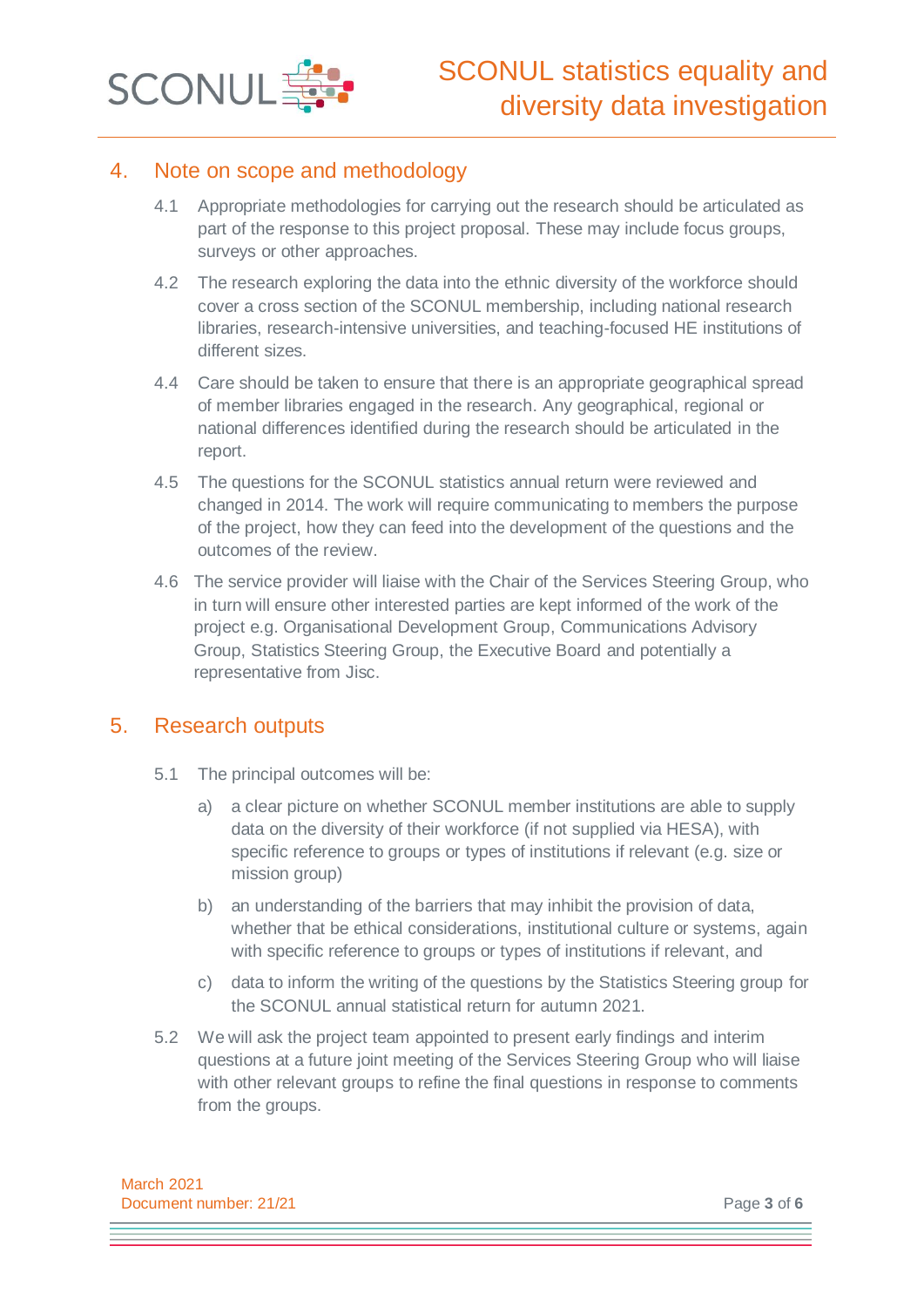

- 5.3 Expected outputs:
	- a) a clear summary report of findings with clearly defined recommendations
	- b) a set of questions relating to the ethnic diversity of library and associated staff that can reasonably be responded to by all members of the SCONUL community, either through the provision of existing data
	- c) a report including summary of research method, activities undertaken, finds and conclusions, and
	- d) a full set of research outputs including all qualitative and quantitative data.
- 5.5 Please note that SCONUL will retain ownership of the data collected and all outputs from the research project, in any form of media.

#### 6. Project timescales

6.1 The deadline for the project is  $19<sup>th</sup>$  July 2021. The proposed timeline for the project is as follows:

| <b>Stage</b>                | <b>Action</b>                                                                         | <b>Timing</b>                         |
|-----------------------------|---------------------------------------------------------------------------------------|---------------------------------------|
| <b>Tendering</b><br>process | Project brief issued                                                                  | Wednesday 3 March<br>2021             |
|                             | Opportunity to discuss requirements with the<br><b>SCONUL Services Steering group</b> | 22-31 March 2021                      |
|                             | Deadline for receipt of completed submissions                                         | 5pm on Monday 12<br>April 2021        |
|                             | Shortlisting carried out                                                              | Week beginning 19<br>April 2021       |
|                             | <b>Consultancy awarded</b>                                                            | Monday 26 April                       |
| <b>Research</b><br>process  | Phone briefing with SCONUL team and work<br>commenced                                 | Week beginning 26<br>April 2021       |
|                             | Early outcomes of research presented at a virtual<br>meeting at SCONUL                | Week beginning 21<br><b>June 2021</b> |
|                             | Draft questions presented at a meeting at SCONUL                                      | Week beginning 12<br><b>July 2021</b> |
| <b>Outputs</b>              | Final questions submitted to SCONUL team                                              | 19 July 2021                          |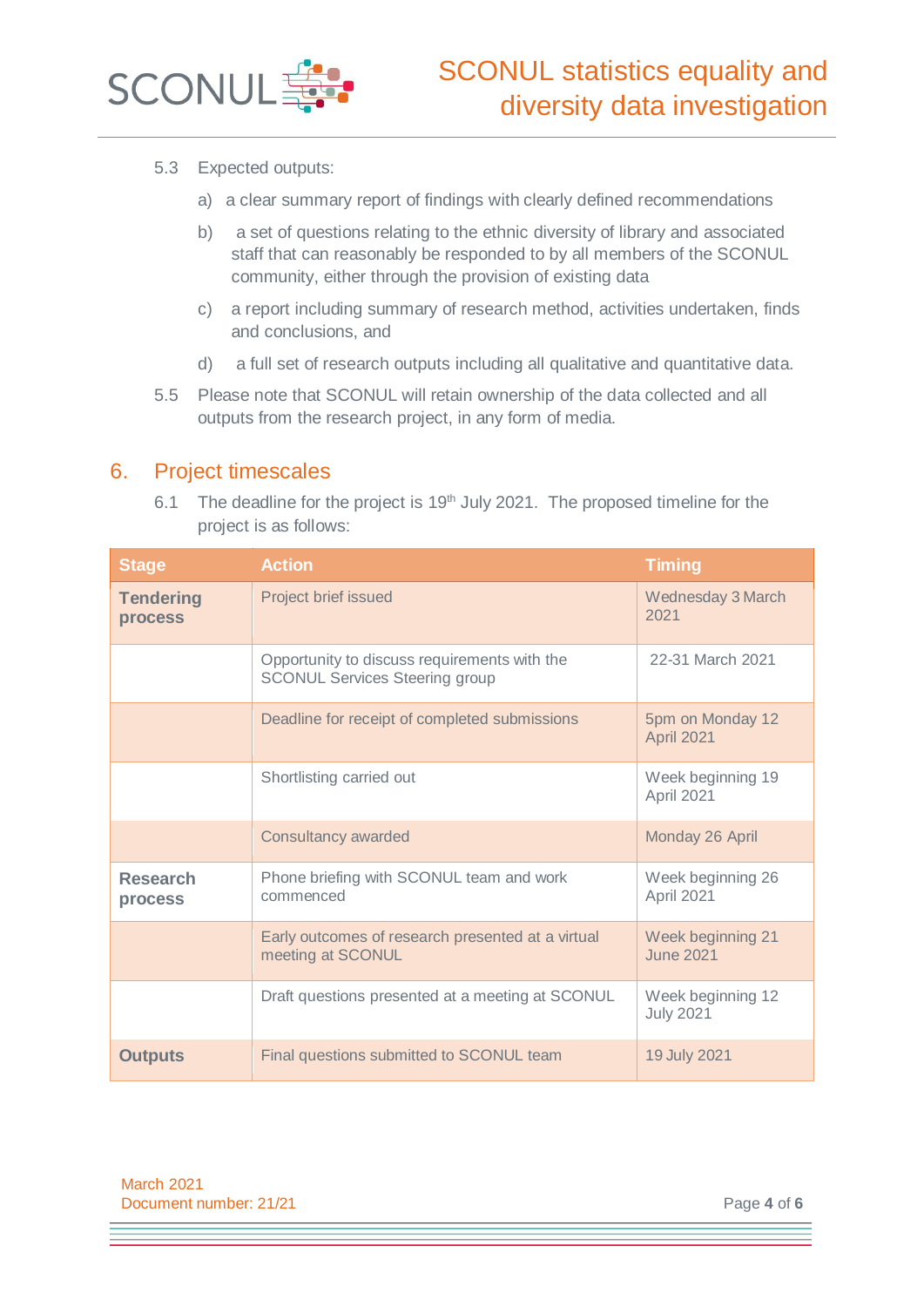

## 7. Project costs

Bidders are invited to submit full costings for the project (including VAT and all internal and external expenses).

## 8. How to respond to this brief

- 8.1 Consultants are expected to provide a proposal for the completion of the project within the defined timescale and budget noted above.
- 8.2 As part of your responses, please:
	- a) address the proposed content and approach, including a communications plan and any intention to depart from the outline set above
	- b) provide evidence of knowledge of statistics and higher education, and of equality and diversity issues
	- c) provide details of your proposed methodology
	- d) provide a rationale for the methodology that you have proposed
	- e) identify any risks that you anticipate to the success of the project and how you plan to mitigate these
	- f) provide the CVs of all those who will be working on the project along with a statement of the role they would fulfil
	- g) provide confirmation of your ability to complete the work to the proposed timescale
	- h) provide a fully costed project plan, showing hourly rates, inclusive of VAT and any travel or other external expenses
- 8.3 Selection will be based on an evaluation against the criteria above and the response to the brief, taking account of the cost effectiveness of the proposed approach.
- 8.4 A phone or skype interview will be scheduled to discuss the brief and the approach proposed by shortlisted consultants.
- 8.5 Questions about the brief should be addressed in writing to Gary Elliott-Cirigottis at the email address above, copying in other members of the project team. We will endeavour to answer points raised on the brief and provide further background on SCONUL if required.

## 9. About SCONUL

March 2021 **Document number: 21/21 Page 5** of **6**